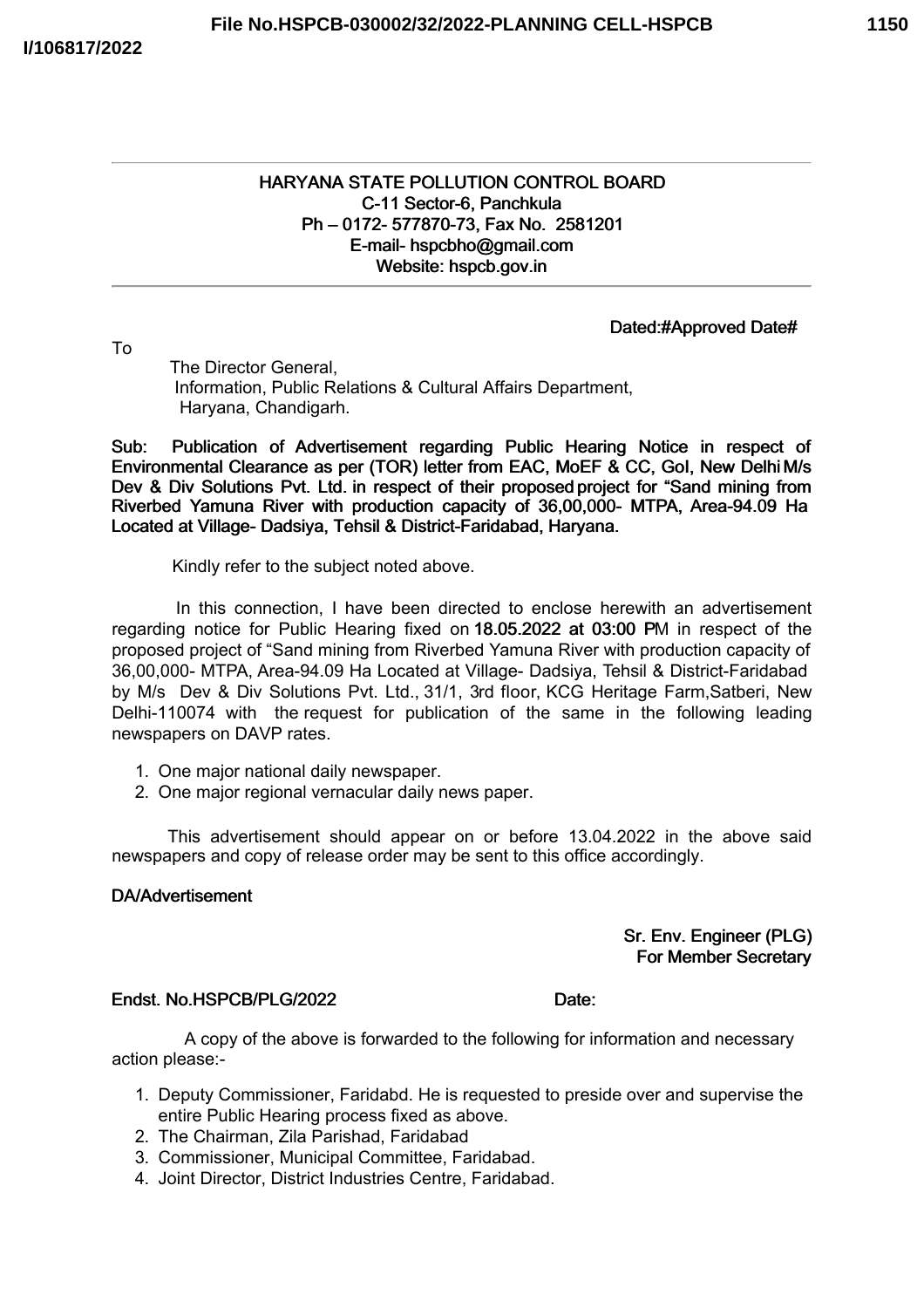# DA/Advertisement

# Sr. Env. Engineer (PLG) For Member Secretary

### Endst No.HSPCB/PLG/2022 Date:

A copy of the above is forwarded to the following for information and necessary action please:-

- 1. Regional Officer, Haryana State Pollution Control Board, Faridabad alongwith copy of EIA report and Executive Summary and CD for sending the same to the concerned authorities mentioned above to place the same in their offices for consultation of the general public during office hours. He is asked to organize the public hearing as per procedure laid down on date time and venue fixed as above
- 2. M/s Dev & Div Solutions Pvt. Ltd., 31/1, 3rd floor, KCG Heritage Farm,Satberi, New Delhi-110074 in respect of their proposed project for "Sand mining from Riverbed Yamuna River with production capacity of 36,00,000- MTPA, Area-94.09 Ha Located at Village- Dadsiya, Tehsil & District-Faridabad.
- 3. Nodal Officer-IT Cell to upload the public notice on website of the Board after the publishing of the advertisement in the newspaper.

### DA/Advertisement

Sr. Env. Engineer (PLG) For Member Secretary

#### Endst. No.HSPCB/PLG/2022 Date:

A copy of the above is forwarded to the following for information please:-

- 1. The Additional Chief Secretary to Govt. Haryana, Department of Environment & Climate Change, Chandigarh.
- 2. The Director General, Environment Department, Haryana, Chandigarh.
- 3. PS to Chairman.
- 4. PA to Member Secretary.

# DA/Advertisement

Sr. Env. Engineer (PLG) For Member Secretary

**Signed by Bhupender Singh** Rinwa Date: 11-04-2022 15:27:37 **Reason: Approved**